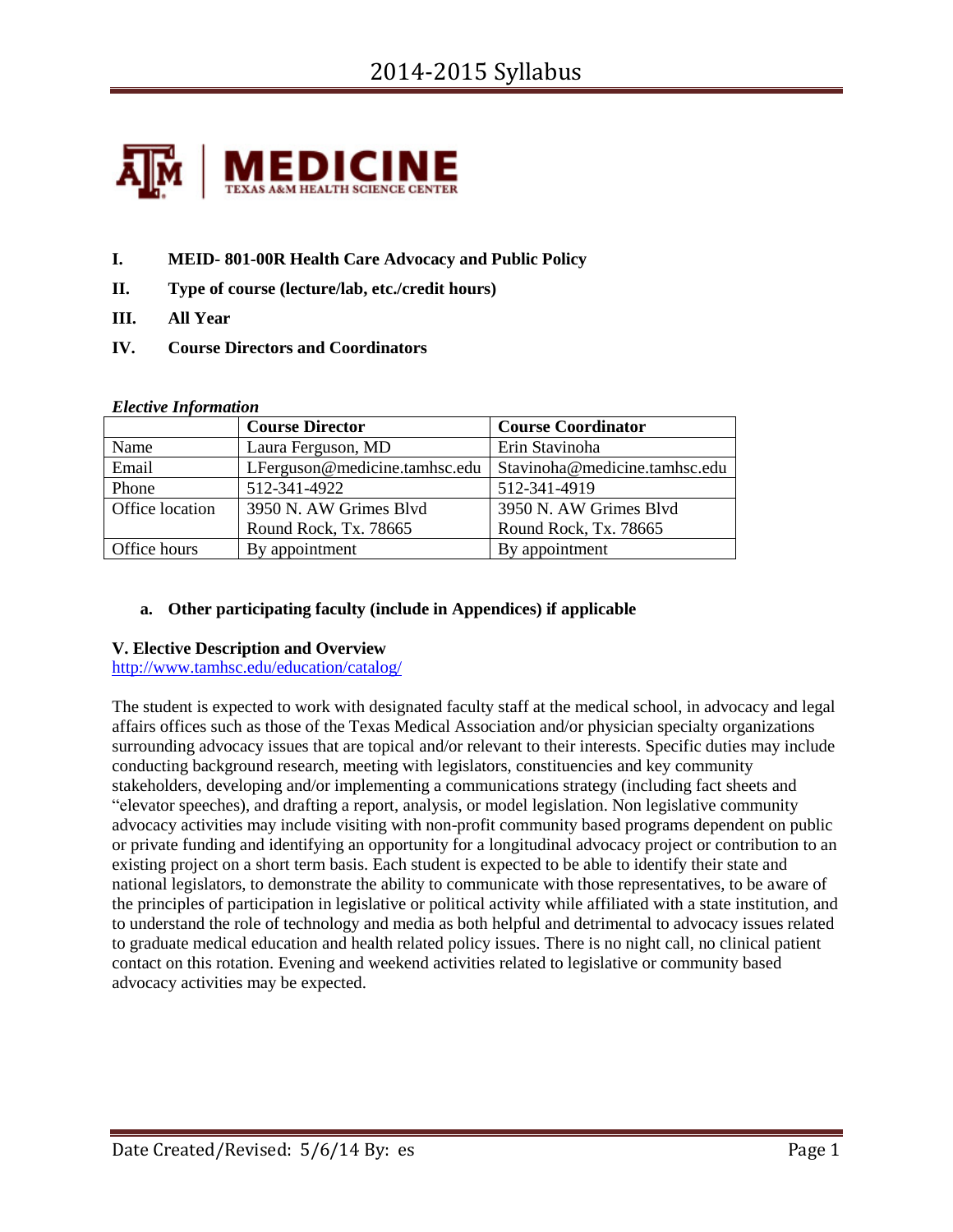## **VI. Course Objectives and Evaluation Method**

Upon completion of the course, students will be able to:

#### **(COM Competency Based Learning Objectives: [http://medicine.tamhsc.edu/academic](http://medicine.tamhsc.edu/academic-affairs/curriculum/objectives/)[affairs/curriculum/objectives/\)](http://medicine.tamhsc.edu/academic-affairs/curriculum/objectives/)**

| <b>Course Objective:</b><br>(Example shown)                                                                                                                                                                                                                                                                                                                                                                                            | <b>COM</b><br>Competency<br><b>Based Learning</b><br><b>Objectives</b> | <b>Taught</b><br>$(T)$ and/or<br><b>Evaluated</b><br>$(E)$ : | <b>Evaluation:</b> |
|----------------------------------------------------------------------------------------------------------------------------------------------------------------------------------------------------------------------------------------------------------------------------------------------------------------------------------------------------------------------------------------------------------------------------------------|------------------------------------------------------------------------|--------------------------------------------------------------|--------------------|
| Identify Texas and United States legislatives<br>representatives for own home area and the<br>issues related to medical education and health<br>policy that they support                                                                                                                                                                                                                                                               | Prof7                                                                  | T&E                                                          | Observation        |
| Identify proposed and passed legislative<br>initiatives including funding related issues<br>related to health and medical education                                                                                                                                                                                                                                                                                                    | PBL 1-4, Prof 7                                                        | T&E                                                          | Observation        |
| Review the role of physicians and other<br>health care professionals both as individuals,<br>as trainees/employees of public and private<br>health care institutions and as members of<br>local, state and national medical and medical<br>specialty societies in advocacy for the<br>profession of medicine, medical education,<br>health care financing, public policy and<br>funding for vulnerable population health care<br>needs | PROF3, 6, 7;<br><b>SBP 1-5</b>                                         | T&E                                                          | Observation        |
| Learn to develop tools specific to both broad<br>and focused initiatives in advocating for<br>health care related legislation, including but<br>not limited to fact sheets, testimony,<br>"elevator speech", emails to legislators etc.                                                                                                                                                                                                | ICS <sub>1</sub>                                                       | T&E                                                          | Observation        |

## **VII. Attendance Policy**

TAMHSC – COM student handbook states: Students who miss more than 20% of a 4th year elective for any reason (2 weekdays during a two-week rotation or 4 weekdays for 4 week rotation) will require a remediation plan. However because elective schedules often vary considerably from a standard academic schedule, and students are often requesting extended time off during the interview season, each elective director is encouraged to consider your own attendance and remediation policy.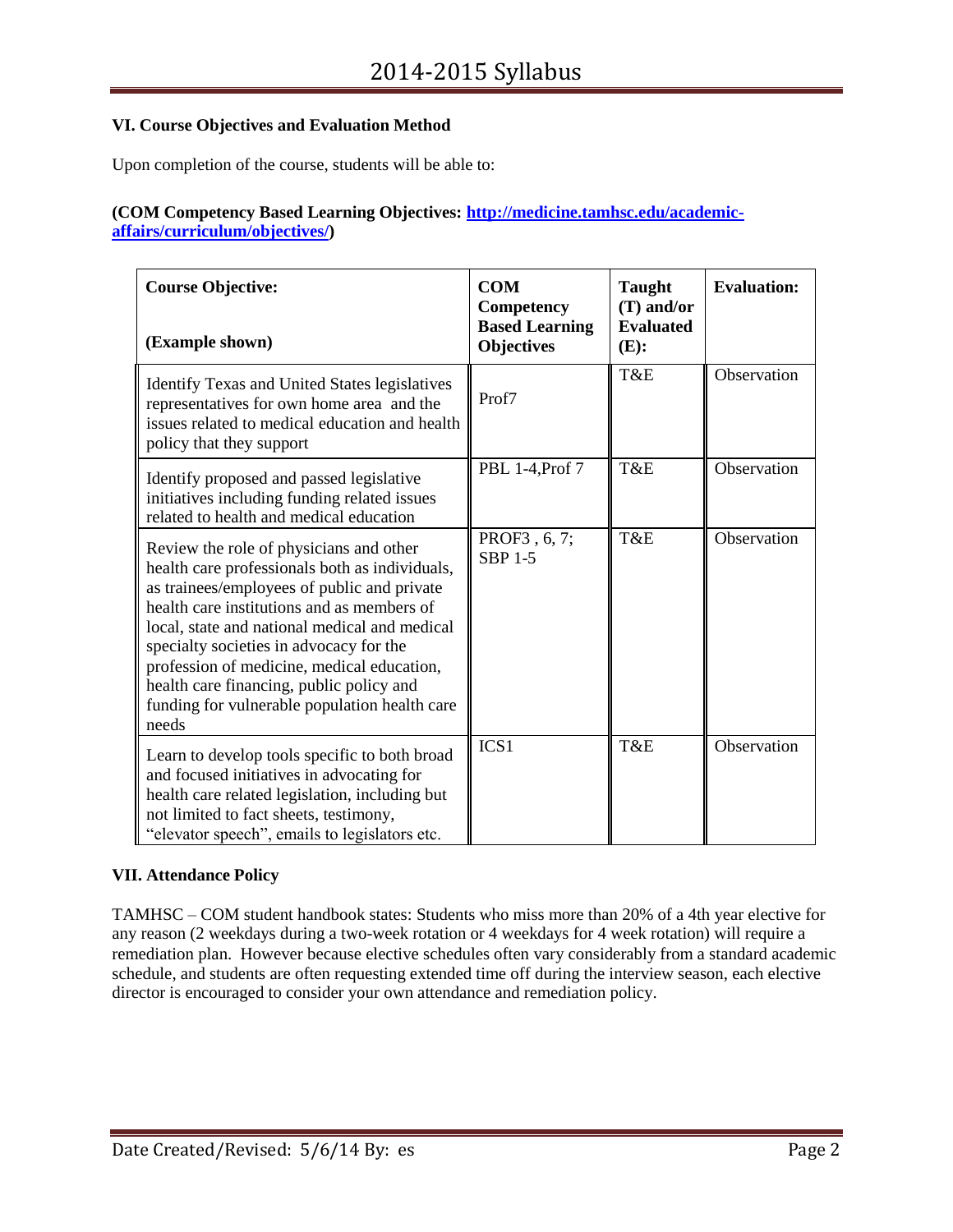## **VIII. Policies and Procedures (generic information for all campuses)**

#### **Responsibilities and Expectation of Students**

Students are expected to be present for the various activities that will be noted by your faculty.

Students are expected to be **punctual** for all of the various activities noted on the weekly schedule.

**Dress Code** - It is expected that students carry themselves in professional manner; this includes professional dress, with white coat, when representing the College of Medicine.

#### **IX. Learning Materials and Activities**

Use of the Texas Legislature or United States legislative websites to identify legislators and legislation introduced in the current or immediate past sessions. During the Texas Legislative Session, students will meet with the legislature at their Capitol and/or district offices. Develop fact sheets, draft testimony, brief (elevator) informational speeches related to a timely topic(s) of choice. Students will be expected to participation in "first Tuesdays" or "white coat Tuesdays" coalition visits to the state Capital.

During the interim, when the Texas legislature is not in session, students will visit the offices to meet staff and/or US Senators from Texas, local members of the US House of Representatives, campaign offices for legislators running for re-election and those seeking election in the next election. Students should consider visiting with physicians and other health care professionals or health care educators who are past legislators of the state. Students will contact and meet with legislative affairs/advocacy offices of Texas Medical Association, Texas Pediatric Society, and Texas Academy of Family Physicians all located in Austin, as well as, community organizations and stakeholders that are dependent on public or charitable funding to understand the role of advocacy on behalf of their stakeholders. Arrange meetings with civic groups and local elected representatives such as mayors, city councils, school boards to elicit local concerns especially those requiring a vote related to local health care financing, public health concerns and preventative health concerns and education at the K-12 level and community college level. Visits and communicating with representatives of television, radio or print media organizations to understand their practices, policies, values as well as the rules for working with media outlets.

At the end of the rotation, all students will prepare a report outlining the role of the physician and legislative advocacy, siting the resources and activities. Resources for this paper may include but not limited to advocacy websites for AMA, TMA, AAP, TPS, AAFP, TAFP.

#### **Textbooks (Required and Recommended Resources)**

The following books and case study materials will be used in this course. Websites and links are listed on the Blackboard course website

Texas Pediatrics Society Advocacy,<http://txpeds.org/advocacy> American Academy of Pediatrics Advocacy,<http://www.aap.org/en-us/advocacy>

Texas Academy of Family Physicians Advocacy,<http://www.tafp.org/advocacy>

American Academy of Family Physicians Advocacy[, http://www.aafp.org/online/en/home/policy.html](http://www.aafp.org/online/en/home/policy.html)

Texas Capitol Webpage<http://www.capitol.state.tx.us/Home.aspx>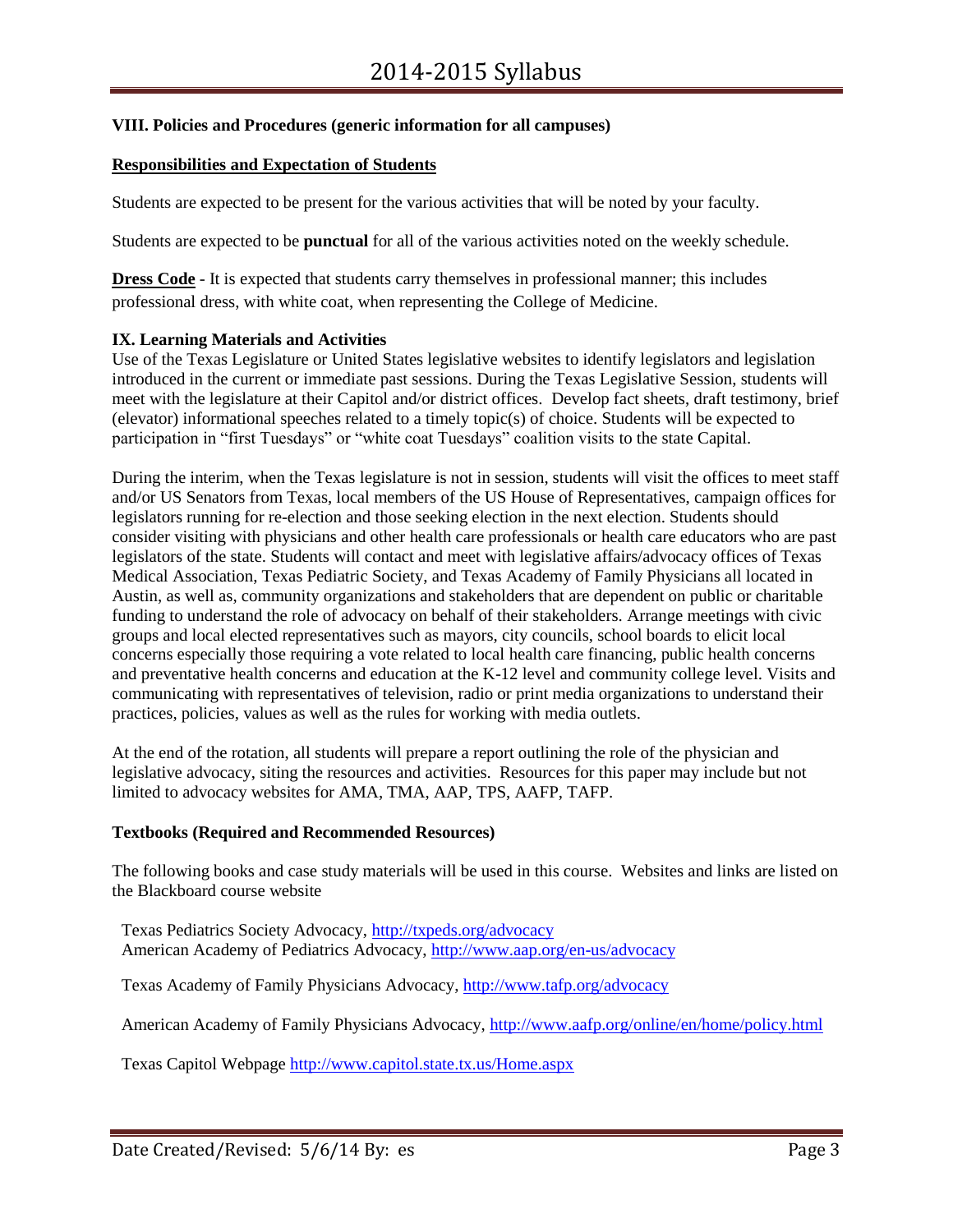The Health Advocacy Toolbox, [http://www.cthealthpolicy.org/toolbox/](http://www.cthealthpolicy.org/toolbox/tools/fact_sheets.htm)

American Congress of Obstetricians and Gynecologists Advocacy,<http://www.acog.org/advocacy/>

American College of Surgeons Advocacy, http://www.facs.org/ahp/

American Academy of Pediatrics Community Based Resident Projects Toolkit, 2005, Chapters 6 and 7 (Media Awareness and Legislative and Social Advocacy)

## **X. Grading and Remediation Policies**

The final course grade will be based on the following: documented attendance based on weekly log of activities and random feedback sought from legislative affairs offices, advocates/lobbyists, etc. The students' grade will be determined by the quantity, quality and promptness of the weekly log and emails/phone calls/texts/visits to course director to delineate past and planned activities on at least a weekly basis. Additionally, it is expected that any new contacts that the student has made will be added to the Blackboard Course under "contacts" for future students as a resource. Remediation will be determined on a case by case basis.

## **XI. Course Schedule**

The Student determines the course schedule based on contacts made by the student to those entities/persons listed on the blackboard webpage and/or those contacts found by the student themselves or the other TAMHSC faculty based on student interest. The student should anticipate spending at least 40 hours per week on this elective. It should be noted that when the legislature is in session, relevant testimony may occur before or after regular business hours and that the student should count on spending at least one evening per week at the Texas Capitol and/or with a lobbyist visiting with legislators. Additionally, on occasion, advocacy workshops are held on Saturdays. On days when no legislative activities occur, careful records of visits to community partners and independent study of legislation should be well documented on a calendar or "blog"

## **XII. Patient Encounter Logs: N/A**

## **XIII. Important Legal Information and Policies**

## **a. TAMHSC E-mail Access and FERPA**

TAMHSC is communicating all official information to students through the students' TAMHSC e-mail accounts. Please check the account frequently during the semester for updates. This course is supported with web-based and/or e-mail activities. In order to take advantage of these additional resources and participate fully in the course, you have been assigned an e-mail address by the Texas A&M Health Science Center. This e-mail address is for internal use only, so that faculty may communicate with you and the entire class. By registering for this course, you are agreeing to allow your classmates to have access to this e-mail address. Should you have any questions, please contact the Office of the Registrar at 888-523-2905.

The Family Educational Rights and Privacy Act of 1974 (FERPA), which the HSC complies fully, is intended to protect the privacy of education records, to establish the rights of students to inspect and review their education records and to provide guidelines for the correction of inaccurate or misleading data through informal and formal hearings. Students also have the right to file complaints with the Family Educational Rights and Privacy Act Office of the Department of Education in Washington, D.C., concerning alleged failures by the HSC to comply with the act.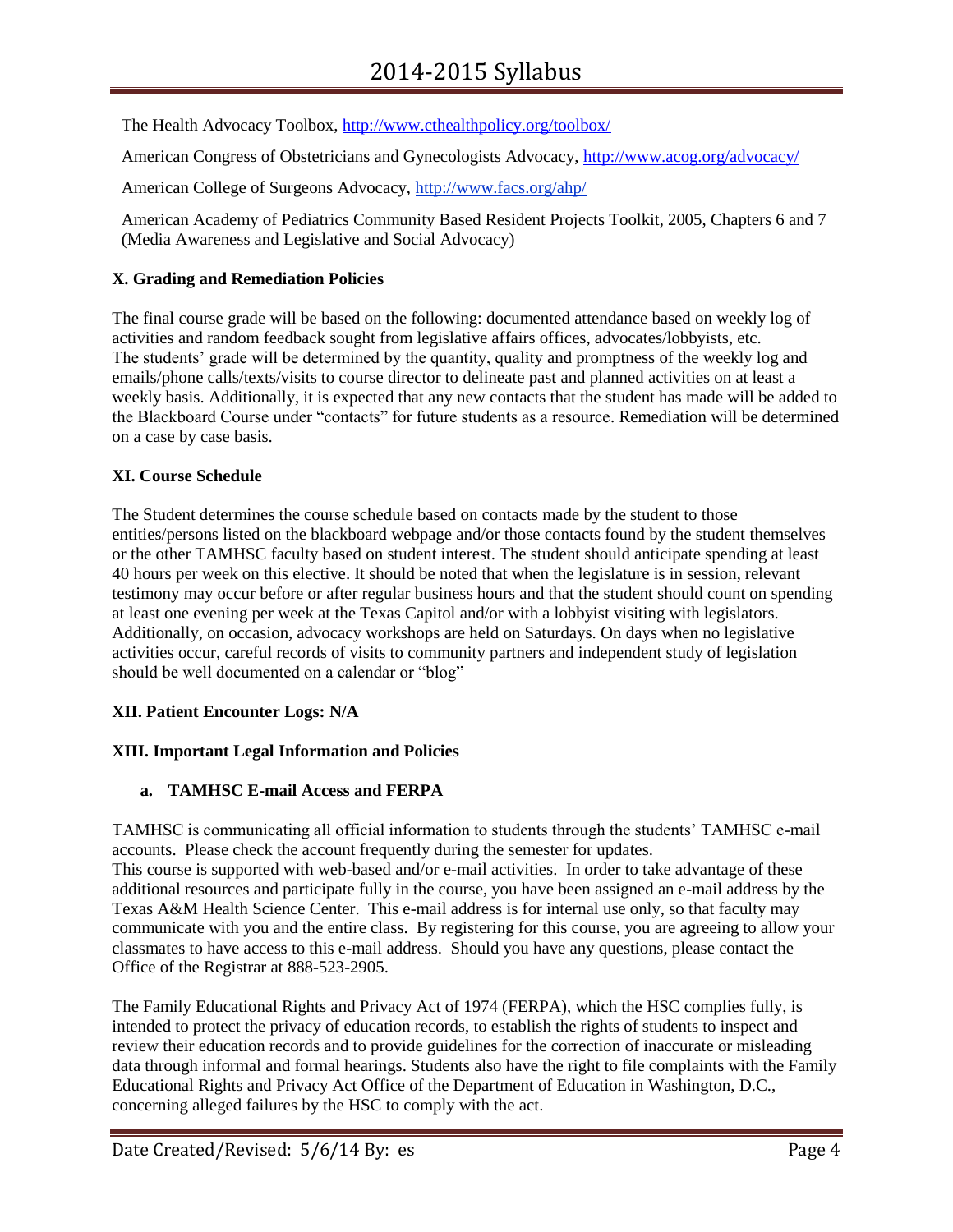## **b. Students with Disabilities**

The Americans with Disabilities Act (ADA) is a federal anti-discrimination statute that provides comprehensive civil rights protection for persons with disabilities. Among other things, this legislation requires that all students with disabilities be guaranteed a learning environment that provides for reasonable accommodation of their disabilities. If you believe you have a disability requiring an accommodation, please contact the Disability Services Office at 979-845-1637 or visit the website [http://disability.tamu.edu/.](http://disability.tamu.edu/) Any student with a disability who needs accommodation should inform the instructor at the beginning of the course.

#### **c. Professionalism and integrity Statement (Academic Honesty and Plagiarism)**

All TAMHSC students are required to comply with the student code of conduct and the academic integrity and honesty standards published in each component's Student Handbook. Disciplinary action will be taken in accordance with the policies of each component. Students found guilty of Academic Dishonesty will receive an "F"/Unsatisfactory in the course.

As commonly defined, plagiarism consists of presenting as one's own the ideas, words, writings, etc., which belong to another. In accordance with this definition, you are committing plagiarism if you copy the work of another person and turn it in as your own work, even if you should have the permission of that person. Plagiarism is one of the worst academic violations, for the plagiarist destroys the trust among colleagues without which academic communication cannot be safely conducted.

#### **d. Mistreatment of Students**

The College of Medicine is committed to providing a positive learning environment in which students can meet their academic goals based on mutual respect in the teacher/learner relationship. Both parties must be sensitive to the needs of others and differences in gender, race, sexual orientation, religion, age or disability. As outlined in the Standards of Conduct in the Teacher-Learner Relationship, belittlement, intimidation and humiliation are unacceptable for effective learning and undermine self-esteem. Breaches involving student mistreatment may result in a faculty or staff member being sanctioned or the loss of faculty and/or staff appointment. The College of Medicine internal policy for dealing with claims of student mistreatment or unprofessional behavior is described here. This policy addresses student mistreatment involving College of Medicine employees. However, we realize that a student may experience mistreatment from residents, affiliate staff, or patients. These instances will be discussed in Section V of the document. Please access the policy at [http://medicine.tamhsc.edu/dean/policies/student](http://medicine.tamhsc.edu/dean/policies/student-policies/mistreatment-of-students.html)[policies/mistreatment-of-students.html](http://medicine.tamhsc.edu/dean/policies/student-policies/mistreatment-of-students.html) for more information regarding reporting, resolution of claims, appeals, and responsibilities. To report mistreatment via College of Medicine telephone hotline, dial 1(855)-397-9835. To report via web page, click [http://medicine.tamhsc.edu/dean/policies/student](http://medicine.tamhsc.edu/dean/policies/student-policies/form.html)[policies/form.html](http://medicine.tamhsc.edu/dean/policies/student-policies/form.html)

#### **e. Exposure and Occupational Hazard**

The Needle Stick Policy for Medical Students may be accessed at: <http://medicine.tamhsc.edu/dean/policies/student-policies/needle-stick-policy.html>

Note: More information is available on the aforementioned topics to all students in the online course catalog and or on the College of Medicine website.